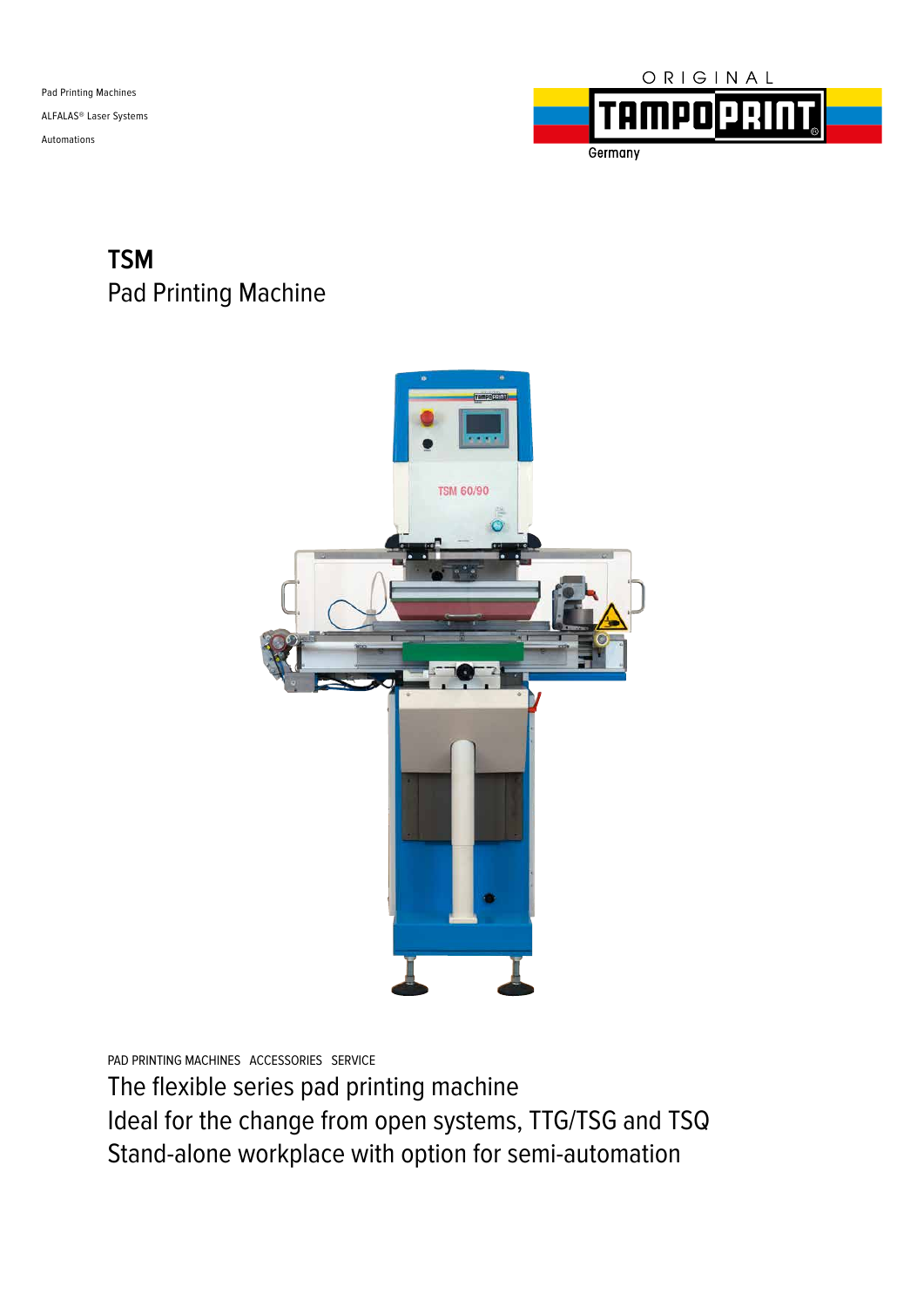Standard Pad Printing Machines

#### **TSM** Series

Now it is the customer's choice to select one of two typographic units. The basic machine **TSM** always remains the same with the kit being freely selectable and perfectly in line with the requirements of the printing unit, print image as well as production output. Each printing unit as well as pad lift and carriage movement can be provided as a pneumatic or servomechanical drive kit.

**TSM – universal transverse doctor blade kit** for print motifs up to a length of 520 or 650 mm and a print image up to 80 or 130 mm wide. The special feature here is that it is able to handle extremely large or very long print images on one and the same printing unit in just one printing pass. It is ideally suited for long printing parts that require a lot of print.

**TSM – universal multiple color kit Solo** provides up to 5 color units in doctoring cup sizes 60 mm and 2–4 color units in doctoring cup sizes Ø 90 mm. Even serially arranged motifs are possible. This enables individual motif changes (printing plate exchange) or color changes and adjustment via precision table. A big advantage: You can insert all "doit-yourself" printing cliché types such as e.g. the INTAGLIO laser clichés and also the environmentally friendly plastic cliché plates that can be rinsed off with water.

Versions with servomechanical drive are characterized by a very high number of cycles and a very high force of pressure. Energy-efficient cinematics in doctor or pad movement and a resource-saving machine frame construction round off the successful machine concept.



**TSM 60/90**  universal transverse doctor kit





**TSM 60/90**  universal multiple color kit Solo

**TSM 130**  universal transverse doctor kit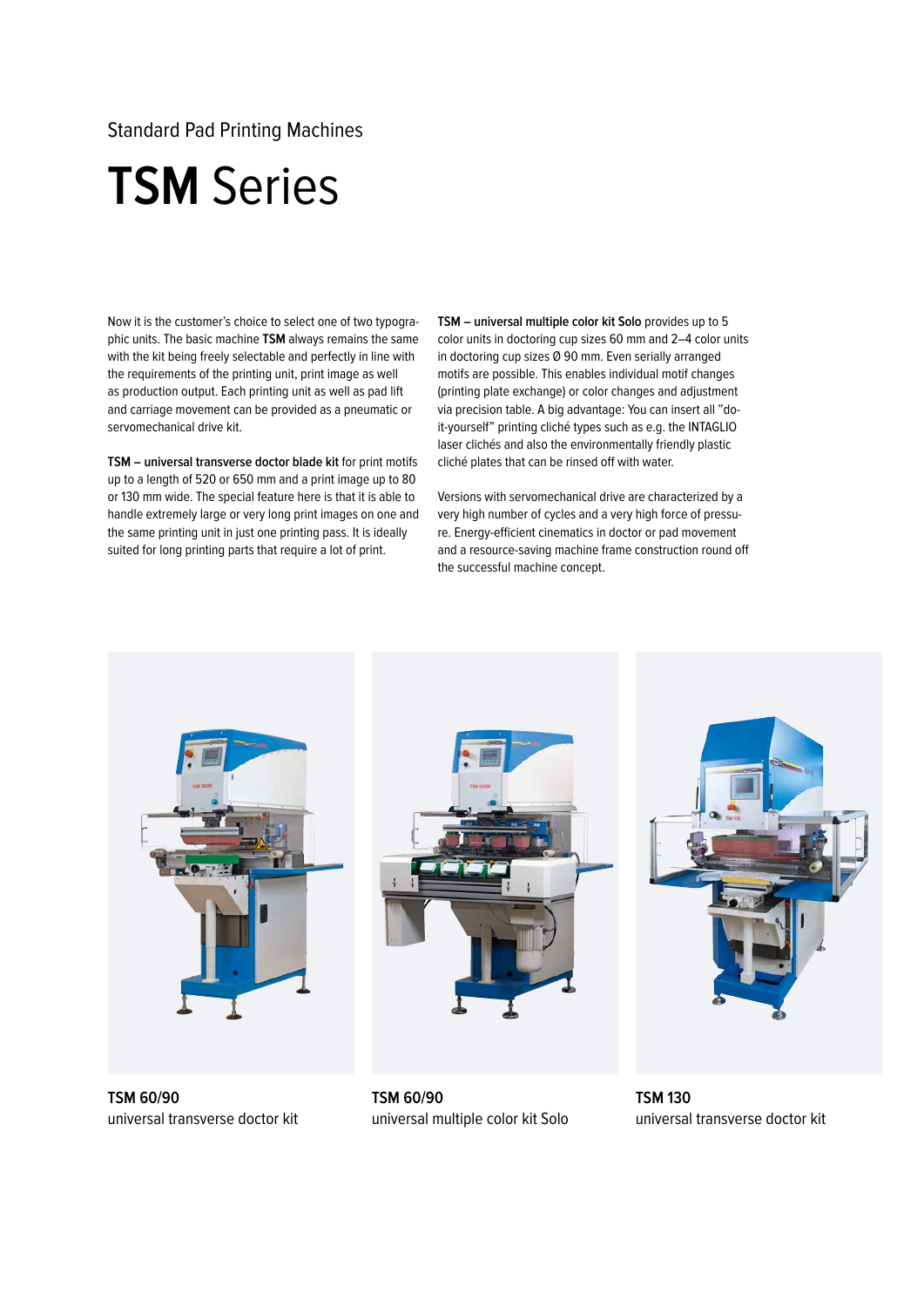TSM Series

# **Focus on large surfaces**



**With pad printing** it becomes operable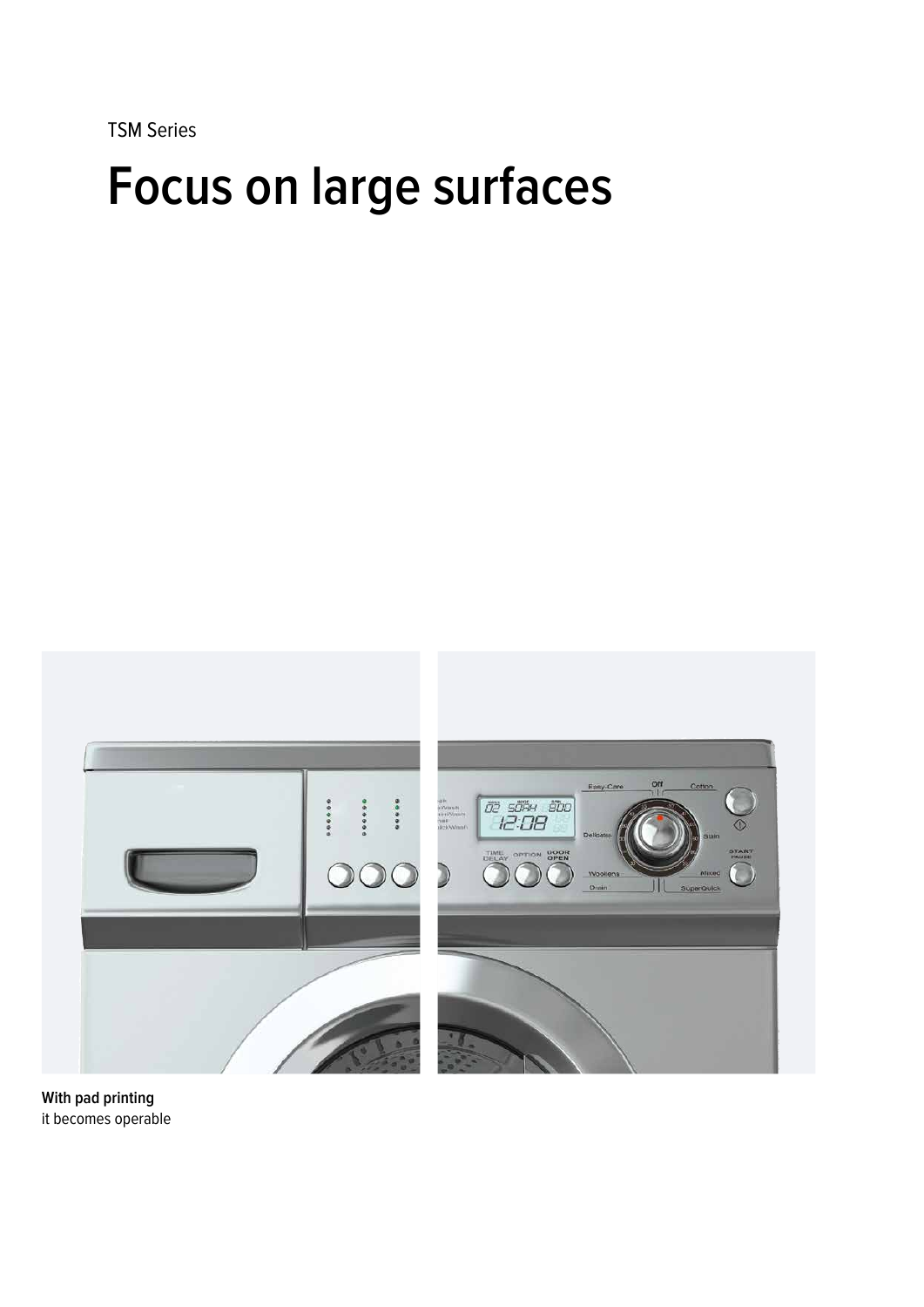Standard Pad Printing Machines

## **TSM** Series

**TSM 60/90** universal multiple color kit Solo with ink residue pick-up system (option)



**TSM 60/90** universal transverse doctor kit with ink residue pick-up system (option)





**TSM 60/90** universal multiple color kit Solo 4-color printing

**TSM 60/90** universal transverse doctor kit 1-color printing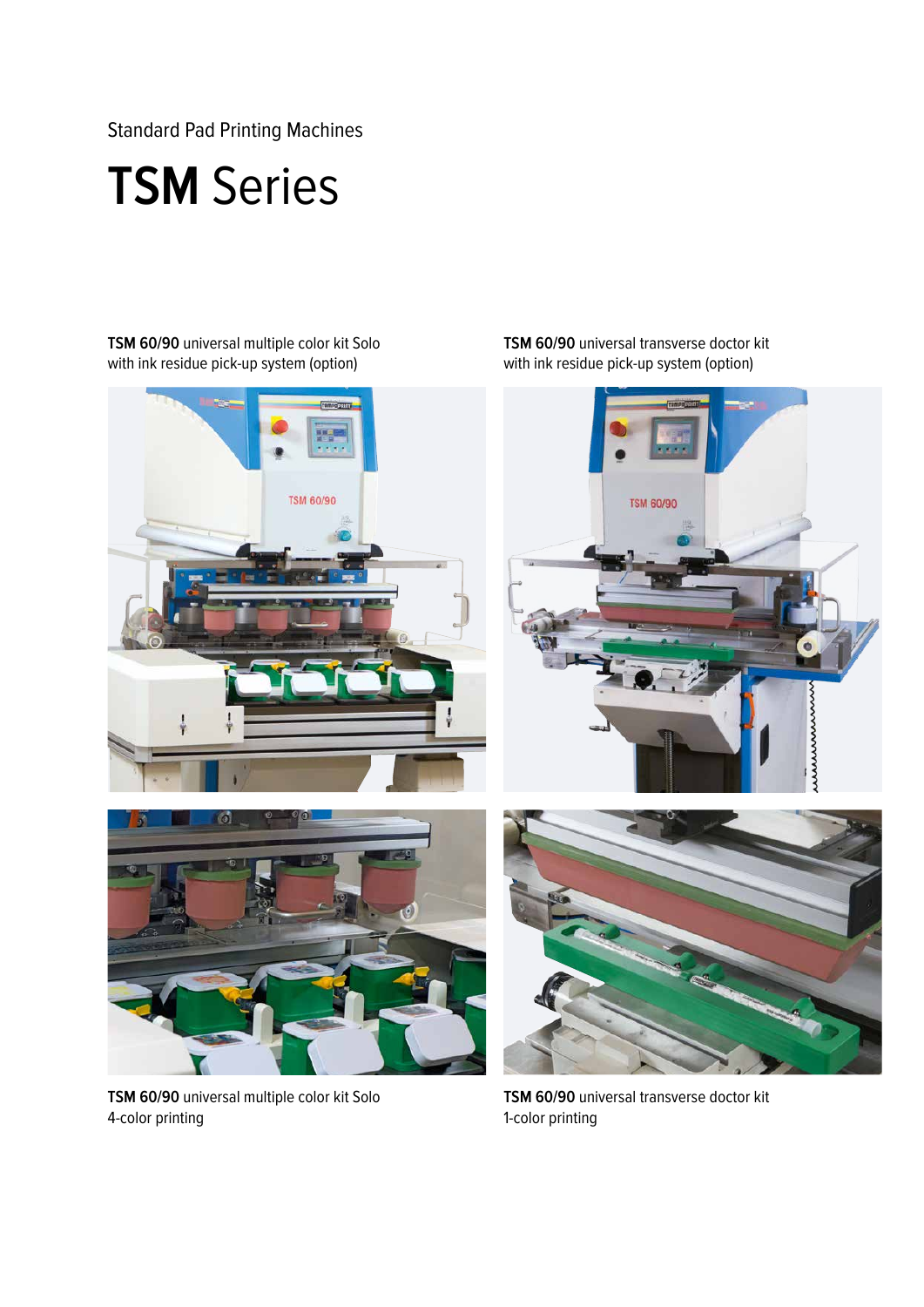Standard Pad Printing Machines

### **TSM** Series

#### **TSM 130** universal transverse doctor kit with ink residue pick-up system (option)



**TSM 130** universal transverse doctor kit 1-color printing



#### **Scope of supplies**

Toolkit Paper cups Brush Spray bottle Assembly table Gripping tongs Ink/doctoring cup Thrust collar Pad coupling Printing pad Foot switch Documentation

#### **Accessories & Options**

Ink residue pick-up system Steel base frame x-y cross support Pad displacement Transfer systems Base frame with and without angle table Light curtain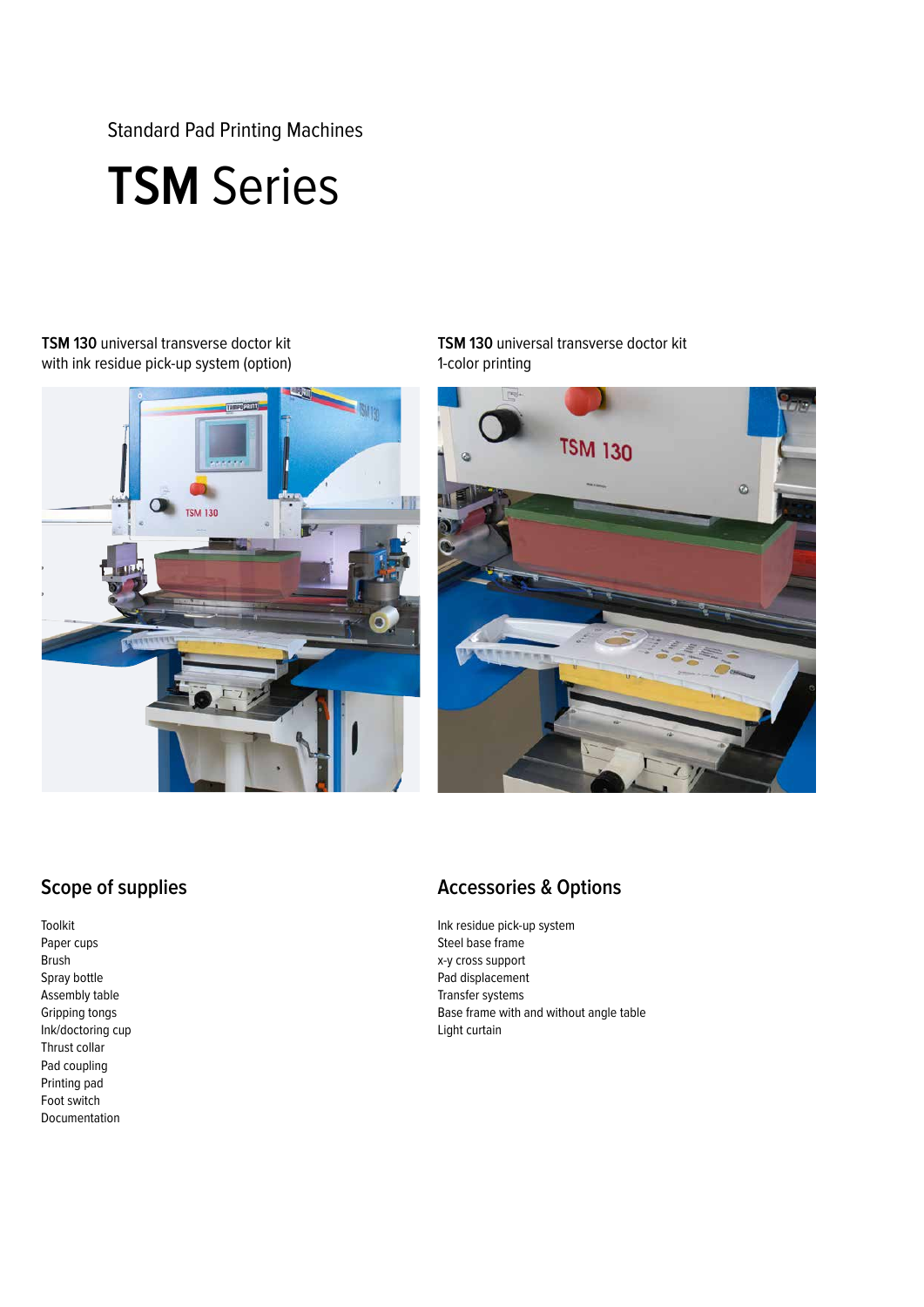| <b>TSM</b>                                                                                                                                 |            | TSM 60/90 universal multiple color kit Solo                                                                                                                                                                                                                         |
|--------------------------------------------------------------------------------------------------------------------------------------------|------------|---------------------------------------------------------------------------------------------------------------------------------------------------------------------------------------------------------------------------------------------------------------------|
| Basic machine                                                                                                                              | Item No.   | 25 63 00                                                                                                                                                                                                                                                            |
| Machine version: Printing carriage forward/backward<br>Pressure tappet up/down                                                             |            | pneumatic/pneumatic                                                                                                                                                                                                                                                 |
| Ink distributing unit Solo                                                                                                                 |            | $2x \emptyset 60 - 2$ colors $-5"$<br>$3x \emptyset 60 - 3$ colors $-5$ "<br>$4x \emptyset 60 - 4$ colors $-5"$<br>$5x \oslash 60 - 5$ colors $-5$ "<br>$2x \oslash 90 - 2$ colors $- 6,25$ "<br>3x Ø 90 - 3 colors - 6,25"<br>$4x \oslash 90 - 4$ colors $-6,25$ " |
| Ink residue pick-up system                                                                                                                 |            | option                                                                                                                                                                                                                                                              |
| Single cycle                                                                                                                               |            | yes                                                                                                                                                                                                                                                                 |
| Multiple printing                                                                                                                          |            | yes                                                                                                                                                                                                                                                                 |
| Piece counter                                                                                                                              |            | yes                                                                                                                                                                                                                                                                 |
| Variable speed control                                                                                                                     |            | yes                                                                                                                                                                                                                                                                 |
| Cycles/hour: continuous run<br>single printing (Start/Stop mode)<br>double printing (Start/Stop mode)<br>triple printing (Start/Stop mode) | max.       | 200-1300<br>1300<br>650<br>430                                                                                                                                                                                                                                      |
| Ink/doctoring cup size                                                                                                                     | $Ø$ mm     | max. 5x 60 / 4x 90                                                                                                                                                                                                                                                  |
| Variable doctoring contact pressure                                                                                                        |            | yes                                                                                                                                                                                                                                                                 |
| Cliché size, version Solo (Depth x Width)                                                                                                  | mm         | 5x 140 x 70 / 4x 215 x 100                                                                                                                                                                                                                                          |
| Print image size, version Solo                                                                                                             | $Ø$ mm     | 5x 55 / 4x 85                                                                                                                                                                                                                                                       |
| Variable pad stroke onto workpiece                                                                                                         | mm         | $10 - 70$                                                                                                                                                                                                                                                           |
| Variable pad stroke onto cliché                                                                                                            | mm         | $10 - 130$                                                                                                                                                                                                                                                          |
| Pad installation height, version Solo                                                                                                      | mm         | 87/98                                                                                                                                                                                                                                                               |
| Force of pressure, machine (with 6 bar) max.                                                                                               | N          | 3000                                                                                                                                                                                                                                                                |
| <b>Drive</b>                                                                                                                               |            | electropneumatic                                                                                                                                                                                                                                                    |
| Connected load                                                                                                                             | kW         | 0,5                                                                                                                                                                                                                                                                 |
| Power supply (special voltage possible)                                                                                                    | V/phase    | 230V/1/N/PE                                                                                                                                                                                                                                                         |
| Interface                                                                                                                                  |            | D-SUB 37-pole                                                                                                                                                                                                                                                       |
| Power frequency                                                                                                                            | Hz         | 50/60                                                                                                                                                                                                                                                               |
| Control                                                                                                                                    |            | PLC                                                                                                                                                                                                                                                                 |
| Control voltage                                                                                                                            | V/DC       | 24                                                                                                                                                                                                                                                                  |
| Prefuse                                                                                                                                    | А          | 16                                                                                                                                                                                                                                                                  |
| Pneumatic supply fine filter 5 µm                                                                                                          | bar        | 6                                                                                                                                                                                                                                                                   |
| Air consumption                                                                                                                            | $\sf NL$   | 17                                                                                                                                                                                                                                                                  |
| Width                                                                                                                                      | mm         | 710-1145 (depending on version)                                                                                                                                                                                                                                     |
| Depth                                                                                                                                      | mm         | 1140                                                                                                                                                                                                                                                                |
| Height                                                                                                                                     | mm         | 910 without stand / 1710 with stand                                                                                                                                                                                                                                 |
| Weight                                                                                                                                     | approx. kg | 400-1050 (depending on version)                                                                                                                                                                                                                                     |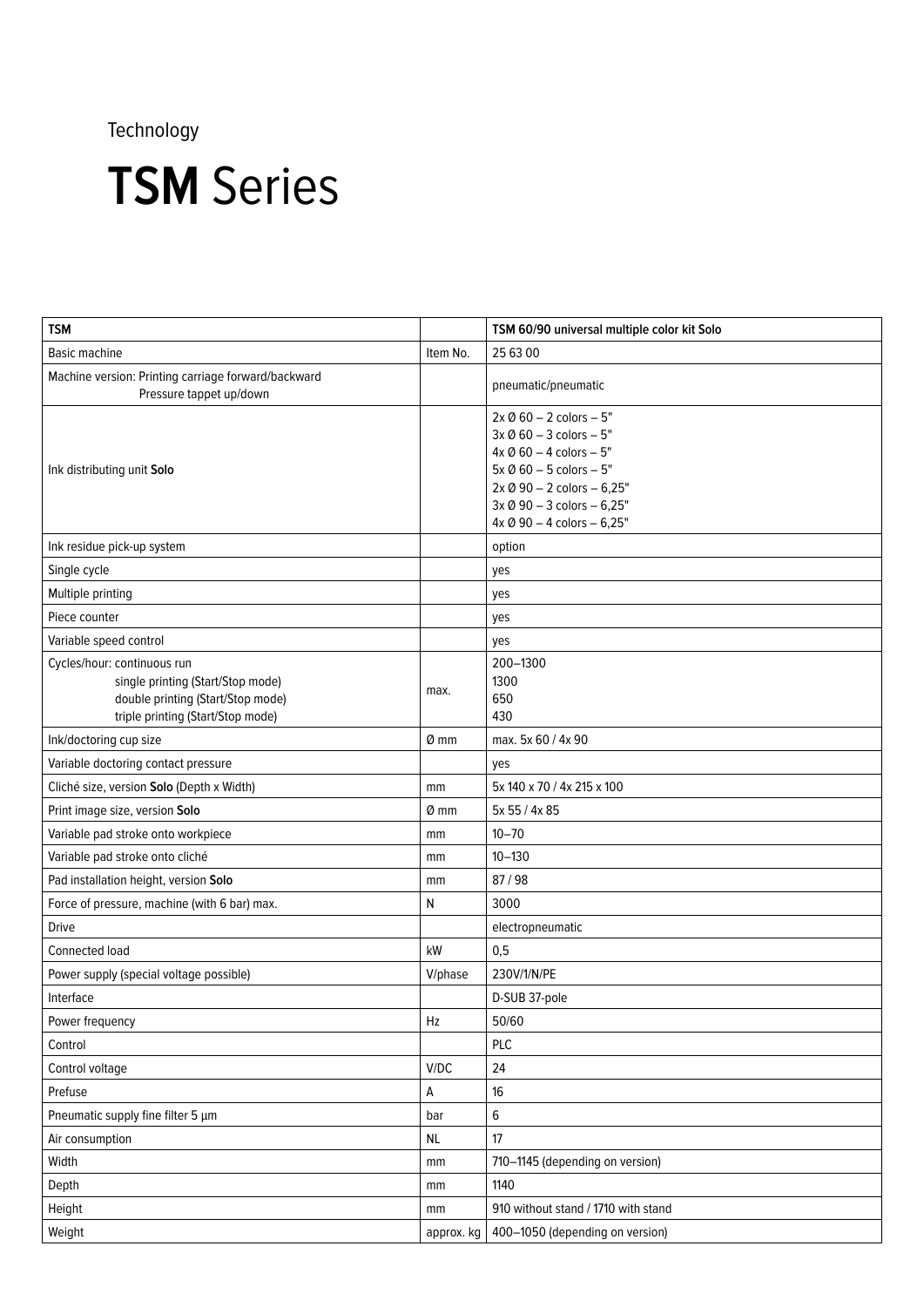| <b>TSM</b>                                                                                                                                 |            | TSM 60/90 universal multiple color kit Solo                                                                                                                                                                                                                         |
|--------------------------------------------------------------------------------------------------------------------------------------------|------------|---------------------------------------------------------------------------------------------------------------------------------------------------------------------------------------------------------------------------------------------------------------------|
| Basic machine                                                                                                                              | Item No.   | 25 63 00                                                                                                                                                                                                                                                            |
| Machine version: Printing carriage forward/backward<br>Pressure tappet up/down                                                             |            | servo/servo                                                                                                                                                                                                                                                         |
| Ink distributing unit Solo                                                                                                                 |            | $2x \emptyset 60 - 2$ colors $-5"$<br>$3x \emptyset 60 - 3$ colors $-5$ "<br>$4x \emptyset 60 - 4$ colors $-5"$<br>$5x \oslash 60 - 5$ colors $-5$ "<br>$2x \oslash 90 - 2$ colors $- 6,25$ "<br>3x Ø 90 - 3 colors - 6,25"<br>$4x \oslash 90 - 4$ colors $-6,25$ " |
| Ink residue pick-up system                                                                                                                 |            | option                                                                                                                                                                                                                                                              |
| Single cycle                                                                                                                               |            | yes                                                                                                                                                                                                                                                                 |
| Multiple printing                                                                                                                          |            | yes                                                                                                                                                                                                                                                                 |
| Piece counter                                                                                                                              |            | yes                                                                                                                                                                                                                                                                 |
| Variable speed control                                                                                                                     |            | yes                                                                                                                                                                                                                                                                 |
| Cycles/hour: continuous run<br>single printing (Start/Stop mode)<br>double printing (Start/Stop mode)<br>triple printing (Start/Stop mode) | max.       | 200-1.300<br>1.300<br>650<br>430                                                                                                                                                                                                                                    |
| Ink/doctoring cup size                                                                                                                     | $Ø$ mm     | max. 5x 60 / 4x 90                                                                                                                                                                                                                                                  |
| Variable doctoring contact pressure                                                                                                        |            | yes                                                                                                                                                                                                                                                                 |
| Cliché size, version Solo (Depth x Width)                                                                                                  | mm         | 5x 140 x 70 / 4x 215 x 100                                                                                                                                                                                                                                          |
| Print image size, version Solo                                                                                                             | $Ø$ mm     | 5x 55 / 4x 85                                                                                                                                                                                                                                                       |
| Variable pad stroke onto workpiece                                                                                                         | mm         | $10 - 80$                                                                                                                                                                                                                                                           |
| Variable pad stroke onto cliché                                                                                                            | mm         | $10 - 120$                                                                                                                                                                                                                                                          |
| Pad installation height, version Solo                                                                                                      | mm         | 87/98                                                                                                                                                                                                                                                               |
| Force of pressure, machine (with 6 bar) max.                                                                                               | N          | 3500                                                                                                                                                                                                                                                                |
| <b>Drive</b>                                                                                                                               |            | servo mechanical                                                                                                                                                                                                                                                    |
| Connected load                                                                                                                             | kW         | 16                                                                                                                                                                                                                                                                  |
| Power supply (special voltage possible)                                                                                                    | V/phase    | 400V/3/N/PE                                                                                                                                                                                                                                                         |
| Interface                                                                                                                                  |            | D-SUB 37-pole                                                                                                                                                                                                                                                       |
| Power frequency                                                                                                                            | Hz         | 50/60                                                                                                                                                                                                                                                               |
| Control                                                                                                                                    |            | PLC                                                                                                                                                                                                                                                                 |
| Control voltage                                                                                                                            | V/DC       | 24                                                                                                                                                                                                                                                                  |
| Prefuse                                                                                                                                    | А          | 16                                                                                                                                                                                                                                                                  |
| Pneumatic supply fine filter 5 µm                                                                                                          | bar        | 6                                                                                                                                                                                                                                                                   |
| Air consumption                                                                                                                            | $\sf NL$   | 5                                                                                                                                                                                                                                                                   |
| Width                                                                                                                                      | mm         | 710-1145 (depending on version)                                                                                                                                                                                                                                     |
| Depth                                                                                                                                      | mm         | 1140                                                                                                                                                                                                                                                                |
| Height                                                                                                                                     | mm         | 910 without stand / 1710 with stand                                                                                                                                                                                                                                 |
| Weight                                                                                                                                     | approx. kg | 400-1050 (depending on version)                                                                                                                                                                                                                                     |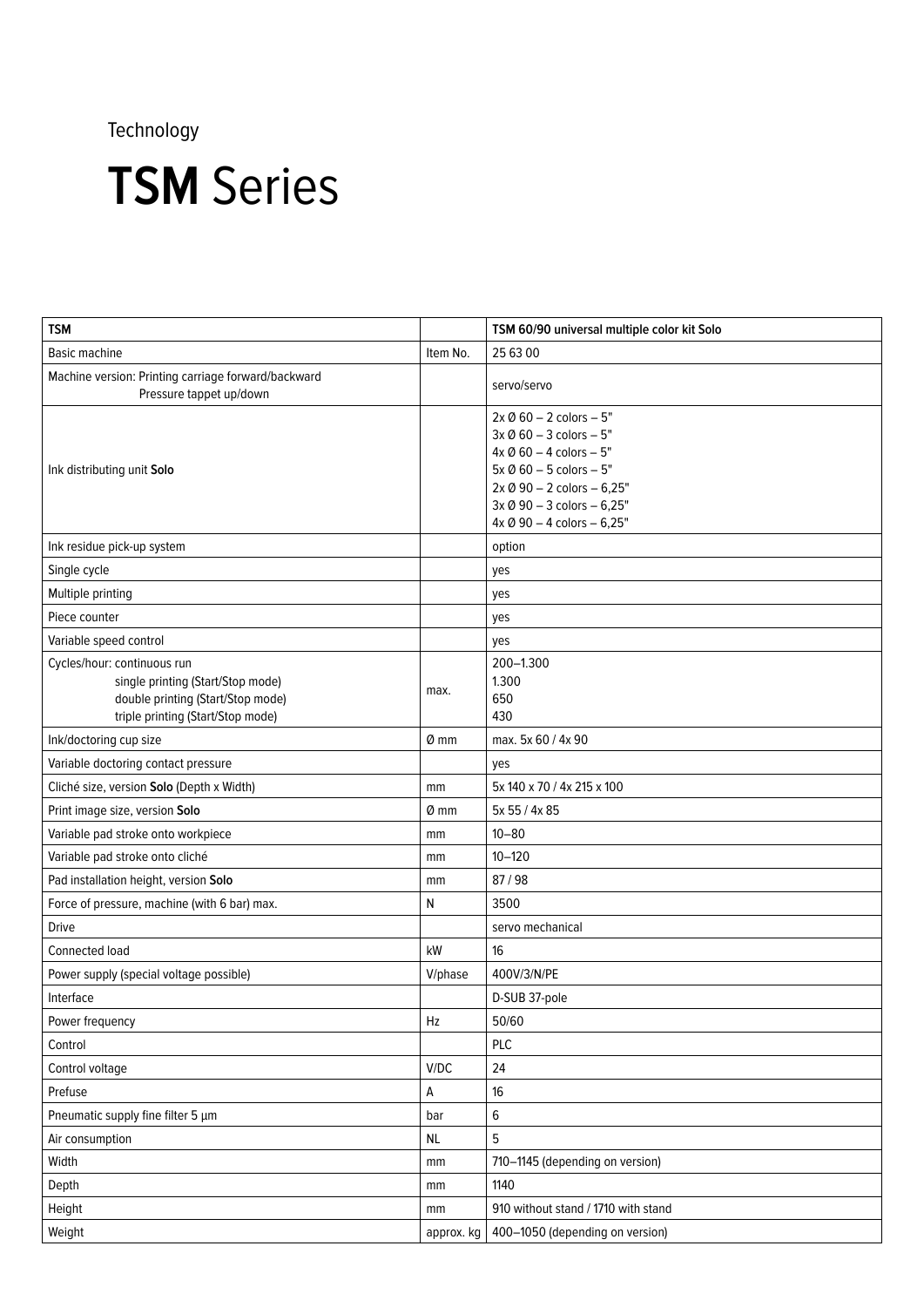| <b>TSM</b>                                                                                                                                   |                  | TSM 60/90 universal transverse doctor kit                        |
|----------------------------------------------------------------------------------------------------------------------------------------------|------------------|------------------------------------------------------------------|
| Basic machine                                                                                                                                | Item No.         | 25 63 00                                                         |
| Machine version: Printing carriage forward/backward<br>Pressure tappet up/down                                                               |                  | pneumatic/pneumatic                                              |
| Ink distributing unit transverse doctor blade                                                                                                | mm               | $Q$ 60 - 1-colored<br>$Ø$ 90 $-$ 1-colored<br>$Q$ 90 - 2-colored |
| Ink residue pick-up system                                                                                                                   |                  | option                                                           |
| Single cycle                                                                                                                                 |                  | yes                                                              |
| Multiple printing                                                                                                                            |                  | yes                                                              |
| Piece counter                                                                                                                                |                  | yes                                                              |
| Variable speed control                                                                                                                       |                  | yes                                                              |
| Cycles / hour: continuous run<br>single printing (Start/Stop mode)<br>double printing (Start/Stop mode)<br>triple printing (Start/Stop mode) | max.             | 200-1000<br>1000<br>420<br>310                                   |
| Ink/doctoring cup size                                                                                                                       | $\varnothing$ mm | 42/60/90                                                         |
| Variable doctoring contact pressure                                                                                                          |                  | yes                                                              |
| Cliché size, version transverse doctor blade (Depth x Length)                                                                                | mm               | 70 x 350/510/710 // 100 x 440/600/800                            |
| Cliché size, version transverse doctor blade - 2C (Depth x Length)                                                                           | mm               | 2x 100 x 380                                                     |
| Print image size, version transverse doctor blade (Depth x Length max.)                                                                      | mm               | 50 x 180/340/450 // 80 x 160/320/520                             |
| Print image size, version transverse doctor blade - 2C (Depth x Length max.)                                                                 | mm               | 2x 80 x 190                                                      |
| Variable pad stroke onto workpiece                                                                                                           | mm               | $10 - 70$                                                        |
| Variable pad stroke onto cliché                                                                                                              | mm               | $10 - 130$                                                       |
| Pad installation height, version transverse doctor blade                                                                                     | mm               | 150                                                              |
| Pad installation height, version transverse doctor blade - 2C                                                                                | mm               | 110                                                              |
| Force of pressure machine (with 6 bar) max.                                                                                                  | ${\sf N}$        | 3000                                                             |
| <b>Drive</b>                                                                                                                                 |                  | electropneumatic                                                 |
| Connected load                                                                                                                               | kW               | 0,5                                                              |
| Power supply (special voltage possible)                                                                                                      | V/phase          | 230V-1/N/PE                                                      |
| Interface                                                                                                                                    |                  | D-SUB 37-pole                                                    |
| Power frequency                                                                                                                              | Hz               | 50/60                                                            |
| Control                                                                                                                                      |                  | <b>PLC</b>                                                       |
| Control voltage                                                                                                                              | V/DC             | 24                                                               |
| Prefuse                                                                                                                                      | А                | 16                                                               |
| Pneumatic supply fine filter 5 µm                                                                                                            | bar              | 6                                                                |
| Air consumption                                                                                                                              | <b>NL</b>        | 17                                                               |
| Width                                                                                                                                        | mm               | 710-1145 (depending on version)                                  |
| Depth                                                                                                                                        | mm               | 1140                                                             |
| Height                                                                                                                                       | mm               | 910 without stand / 1.710 with stand                             |
| Weight                                                                                                                                       | approx. kg       | 400-1050 (depending on version)                                  |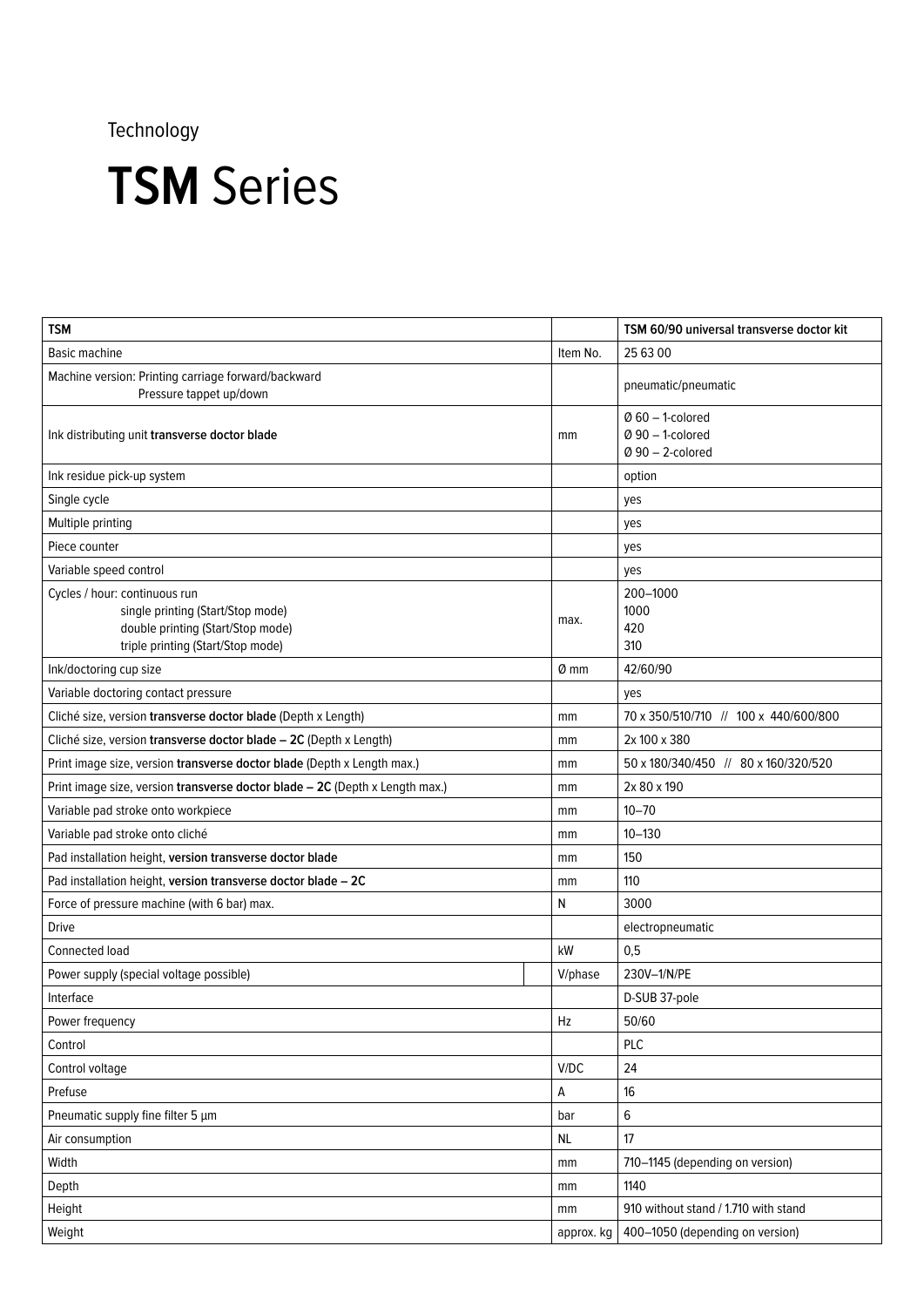| <b>TSM</b>                                                                                                                                   |                  | TSM 60/90 universal transverse doctor kit                        |
|----------------------------------------------------------------------------------------------------------------------------------------------|------------------|------------------------------------------------------------------|
| Basic machine                                                                                                                                | Item No.         | 25 63 00                                                         |
| Machine version: Printing carriage forward/backward<br>Pressure tappet up/down                                                               |                  | servo/servo                                                      |
| Ink distributing unit transverse doctor blade                                                                                                | mm               | $@60 - 1$ -colored<br>$Ø$ 90 $-$ 1-colored<br>$Q$ 90 - 2-colored |
| Ink residue pick-up system                                                                                                                   |                  | option                                                           |
| Single cycle                                                                                                                                 |                  | yes                                                              |
| Multiple printing                                                                                                                            |                  | yes                                                              |
| Piece counter                                                                                                                                |                  | yes                                                              |
| Variable speed control                                                                                                                       |                  | yes                                                              |
| Cycles / hour: continuous run<br>single printing (Start/Stop mode)<br>double printing (Start/Stop mode)<br>triple printing (Start/Stop mode) | max.             | 200-1100<br>1100<br>450<br>330                                   |
| Ink/doctoring cup size                                                                                                                       | $\varnothing$ mm | 42/60/90                                                         |
| Variable doctoring contact pressure                                                                                                          |                  | yes                                                              |
| Cliché size, version transverse doctor blade (Depth x Length)                                                                                | mm               | 70 x 350/510/710 // 100 x 440/600/800                            |
| Cliché size, version transverse doctor blade - 2C (Depth x Length)                                                                           | mm               | 2x 100 x 380                                                     |
| Print image size, version transverse doctor blade (Depth x Length max.)                                                                      | mm               | 50 x 180/340/450 // 80 x 160/320/520                             |
| Print image size, version transverse doctor blade - 2C (Depth x Length max.)                                                                 |                  | 2x 80 x 190                                                      |
| Variable pad stroke onto workpiece                                                                                                           |                  | $10 - 80$                                                        |
| Variable pad stroke onto cliché                                                                                                              |                  | $10 - 120$                                                       |
| Pad installation height, version transverse doctor blade                                                                                     |                  | 150                                                              |
| Pad installation height, version transverse doctor blade - 2C                                                                                | mm               | 110                                                              |
| Force of pressure machine (with 6 bar) max.                                                                                                  | N                | 3500                                                             |
| <b>Drive</b>                                                                                                                                 |                  | servo mechanical                                                 |
| Connected load                                                                                                                               | kW               | 16                                                               |
| Power supply (special voltage possible)                                                                                                      | V/phase          | 400V/3/N/PE                                                      |
| Interface                                                                                                                                    |                  | D-SUB 37-pole                                                    |
| Power frequency                                                                                                                              | Hz               | 50/60                                                            |
| Control                                                                                                                                      |                  | <b>PLC</b>                                                       |
| Control voltage                                                                                                                              | V/DC             | 24                                                               |
| Prefuse                                                                                                                                      | А                | 16                                                               |
| Pneumatic supply fine filter 5 µm                                                                                                            | bar              | 6                                                                |
| Air consumption                                                                                                                              | <b>NL</b>        | 5                                                                |
| Width                                                                                                                                        | mm               | 710-1145 (depending on version)                                  |
| Depth                                                                                                                                        | mm               | 1140                                                             |
| Height                                                                                                                                       | mm               | 910 without stand / 1710 with stand                              |
| Weight                                                                                                                                       | approx. kg       | 400-1050 (depending on version)                                  |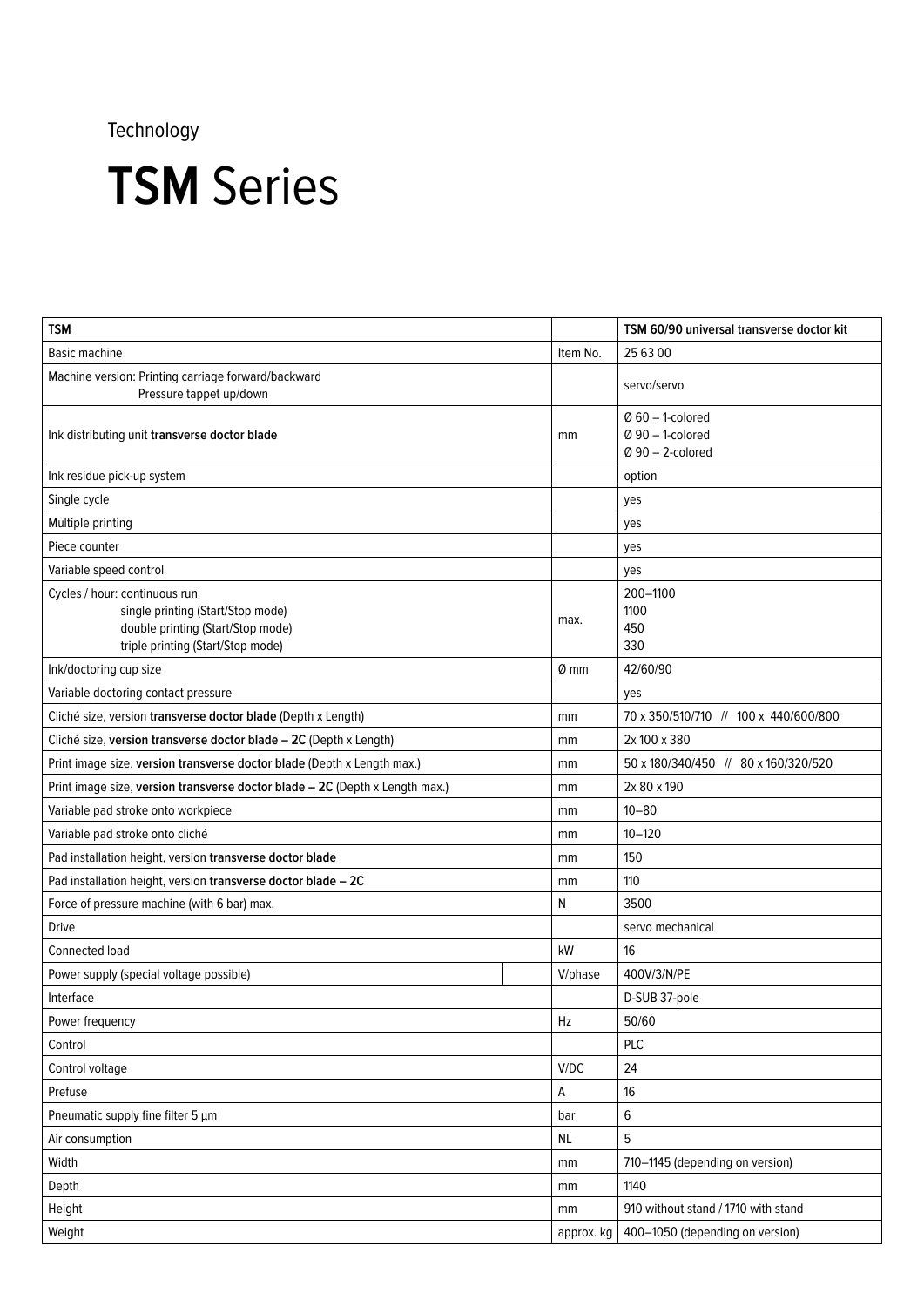### **TSM** Series

| <b>TSM</b>                                                                                                                                                  |            | TSM 130 universal transverse doctor kit                   |
|-------------------------------------------------------------------------------------------------------------------------------------------------------------|------------|-----------------------------------------------------------|
| Basic machine                                                                                                                                               | Item No.   | 25 65 00                                                  |
| Machine version: Printing carriage forward/backward<br>Pressure tappet up/down                                                                              |            | servo/servo                                               |
| Ink distributing unit transverse doctor blade                                                                                                               | mm         | $Ø$ 130 $-$ 1-colored<br>$Q$ 140 <sup>1</sup> - 1-colored |
| Ink residue pick-up system                                                                                                                                  |            | option                                                    |
| Single cycle                                                                                                                                                |            | yes                                                       |
| Multiple printing                                                                                                                                           |            | yes                                                       |
| Piece counter                                                                                                                                               |            | yes                                                       |
| Variable speed control                                                                                                                                      |            | yes                                                       |
| Cycles / hour <sup>2)</sup> : continuous run<br>single printing (Start/Stop mode)<br>double printing (Start/Stop mode)<br>triple printing (Start/Stop mode) | max.       | 600-1300<br>950<br>540<br>380                             |
| Ink/doctoring cup size                                                                                                                                      | $Ø$ mm     | 130/140 <sup>1)</sup>                                     |
| Variable doctoring contact pressure                                                                                                                         |            | yes                                                       |
| Cliché size, version transverse doctor blade (Depth x Length)                                                                                               | mm         | 150 x 730/930                                             |
| Print image size, version transverse doctor blade (Depth x Length max.)                                                                                     | mm         | 120 x 340/540/6503)                                       |
| Variable pad stroke onto workpiece                                                                                                                          | mm         | $20 - 100$                                                |
| Variable pad stroke onto cliché                                                                                                                             | mm         | $20 - 160$                                                |
| Pad installation height, version transverse doctor blade                                                                                                    | mm         | 200                                                       |
| Force of pressure machine (with 6 bar) max.                                                                                                                 | N          | 7500                                                      |
| <b>Drive</b>                                                                                                                                                |            | servo mechanical                                          |
| Connected load                                                                                                                                              | kW         | 6                                                         |
| Power supply (special voltage possible)                                                                                                                     | V/phase    | 400V/3/N/PE                                               |
| Interface                                                                                                                                                   |            | D-SUB 37-pole                                             |
| Power frequency                                                                                                                                             | Hz         | 50/60                                                     |
| Control                                                                                                                                                     |            | <b>PLC</b>                                                |
| Control voltage                                                                                                                                             | V/DC       | 24                                                        |
| Prefuse                                                                                                                                                     | A          | 32                                                        |
| Pneumatic supply fine filter 5 µm                                                                                                                           | bar        | 6                                                         |
| Air consumption                                                                                                                                             | NL         | only for ink residue pick-up system                       |
| Width                                                                                                                                                       | mm         | 1440                                                      |
| Depth                                                                                                                                                       | mm         | 1560                                                      |
| Height                                                                                                                                                      | mm         | 1140 without stand / 1920 with stand                      |
| Weight                                                                                                                                                      | approx. kg | 1060                                                      |

1) option ink/doctoring cup Ø 140 mm 2) for print image legth 540 mm 3) option print image length 650 mm for park position right